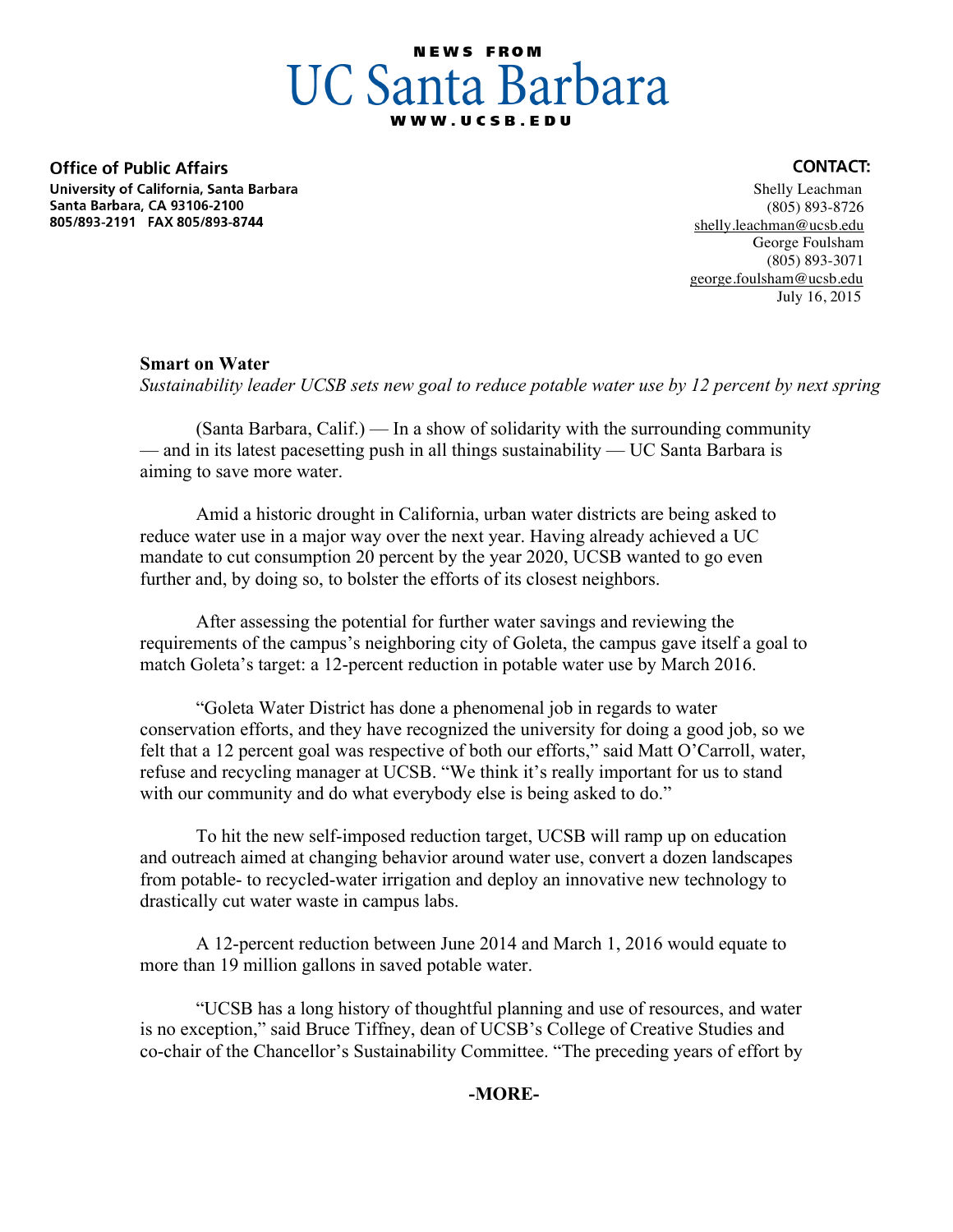### **WATER 2-2-2**

staff, faculty and students have already allowed the campus to reduce its potable water use 25 percent. This same planning and attention to detail will permit us to achieve a further 12 percent reduction, by March, 2016, paralleling the goal set by the Goleta Water District."

Conservation practices have been habit for UCSB for decades — as has getting creative to get the job done. In the last year, for instance, the campus has retrofitted restrooms and hired a preventative maintenance plumber.

By last spring, 90 percent of campus landscapes were already irrigated with reclaimed water; irrigation on the others was either reduced by half, or eliminated altogether. As additional green areas are converted to recycled water, O'Carroll said, that figure could climb even higher.

"Some campuses don't have an alternative source of water like we do, so we're making conscious effort to utilize it," he said. "We're taking full advantage. On the main campus, still about 10 percent of the landscaping is irrigated with potable water. We are hoping to get up to 98 percent of our landscape being irrigated with recycled water."

Inside its buildings, the campus has long eyed its many labs as a great place to achieve water savings. And through its unique LabRATS (Laboratory Resources, Advocates, and Teamwork for Sustainability) program, that hope is now coming to fruition.

Assisting researchers in reducing their impact on the environment while also improving safety, encouraging good laboratory management practices, and promoting communication and resource sharing, LabRATS adapt campus recycling, energy management and sustainability practices to the unusual materials used and processes implemented in laboratories.

Primary in their sights: condensers that use a continual stream of chilled water to cool equipment or chemicals. Older models are "single-pass" condensers, meaning the water is used only once. LabRATS is now piloting, in several labs, new condensers that operate on a "closed loop" recirculating system in which water is recycled and reused.

With funding for 85 of the new units, UCSB expects to save 3 percent of its 12 percent goal on that effort alone.

"LabRATS has been making a very conscious and proactive effort to eliminate single-pass condensers in our labs," O'Carroll said. "This will save a significant amount of water — even with just 85 units. Eventually we'd like to replace all single-pass condensers, campuswide, with closed-loop systems."

### **-MORE-**